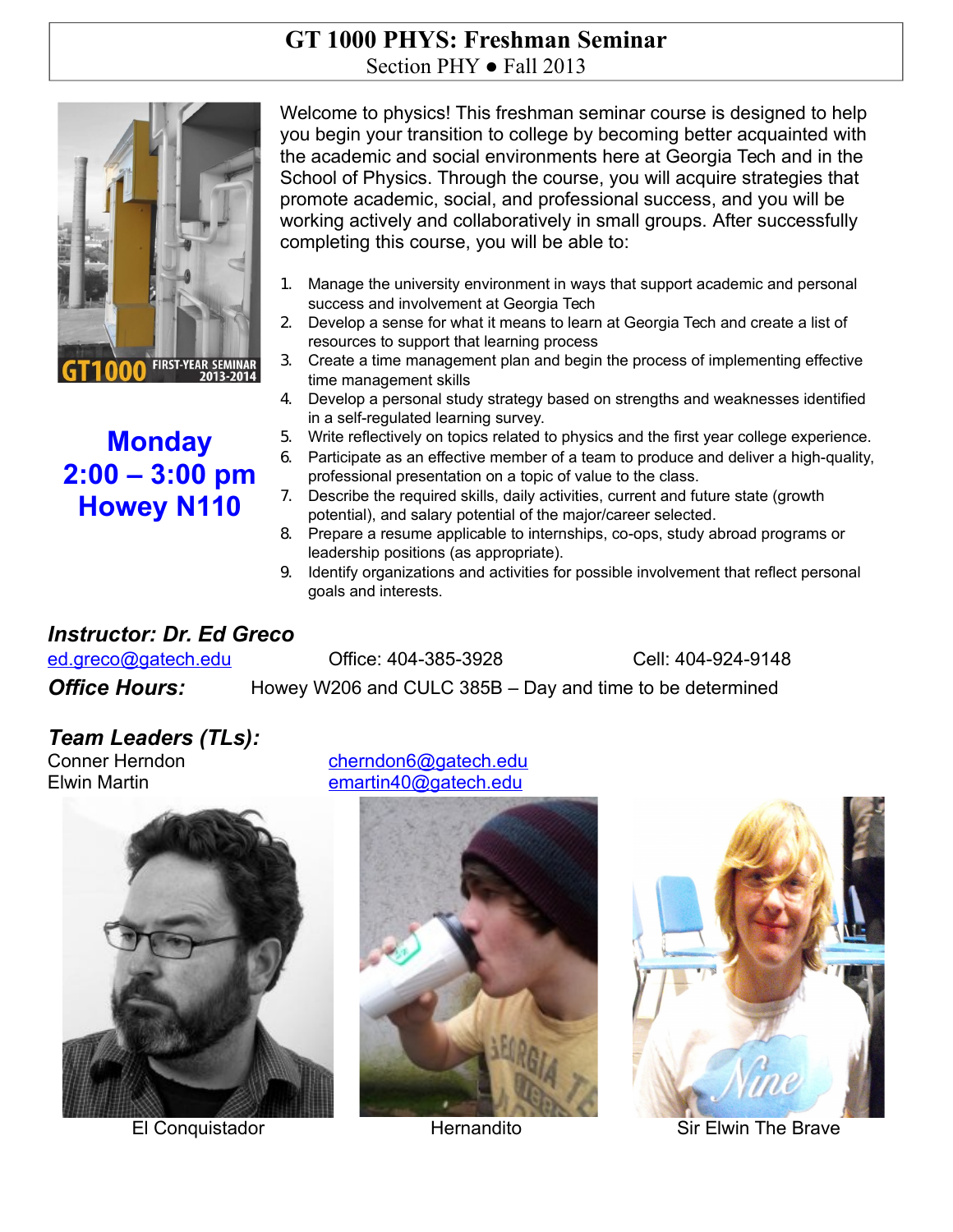### **GT 1000 PHYS: Freshman Seminar** Section PHY  $\bullet$  Fall 2013

### **Required Course Textbooks**

- *GT1000 First-Year Seminar: 2013-2014 Edition.* Available at the Georgia Tech Bookstore.
- *Living with Complexity*, Donald A. Norman. This text is provided free for students at FASET.
- A planner (any type of planner- electronic or print- is fine). **Google Calendar is preferred.**

# **Technology**

#### [https://t-square.gatech.edu](https://t-square.gatech.edu/)

We will be using T-square throughout the semester.

<https://piazza.com/gatech/fall2013/gt1000phys/home> We will be using Piazza for all course communication

## **Grading**

Grading for the course will be based on earning a maximum of 1000 points

| <b>Categories</b>                         | <b>Points</b> |
|-------------------------------------------|---------------|
| <b>Class Attendance and Participation</b> | 200           |
| <b>Academic Success Strategies</b>        | 100           |
| Career and Major Exploration              | 500           |
| <b>Enrichment and Service</b>             | 200           |
| <b>Total</b>                              | 1000          |

Letter grades will be assigned according to the following:

### **1000 – 900 Points = A, 899 – 800 Points = B, 799 – 700 Points = C 699 – 600 Points = D, and 599 – 0 Points = F**

#### **Course Expectations and Guidelines**

- 1. All coursework must be submitted at the start of class on the week that it is due.
- 2. The Georgia Tech Academic Honor Code applies to all work submitted in this course. To review the Honor Code, please visit [http://www.honor.gatech.edu](http://www.honor.gatech.edu/). Don't submit something for credit that isn't your own work.
- 3. Students with disabilities who require accommodation are should register with the ADAPTS [http://adapts.gatech.edu](http://adapts.gatech.edu/). If you have a specific accommodations, please schedule an appointment with me.
- 4. Please take a moment to review the "Student-Faculty Expectations" document here: <http://www.catalog.gatech.edu/rules/22.php>.
- 5. All assignments are due at the beginning of class on the day they are due. Late assignments are not accepted without a documented excuse. Please make sure you are aware of important due dates listed on the syllabus, announced in class, or listed on the course T-square site.

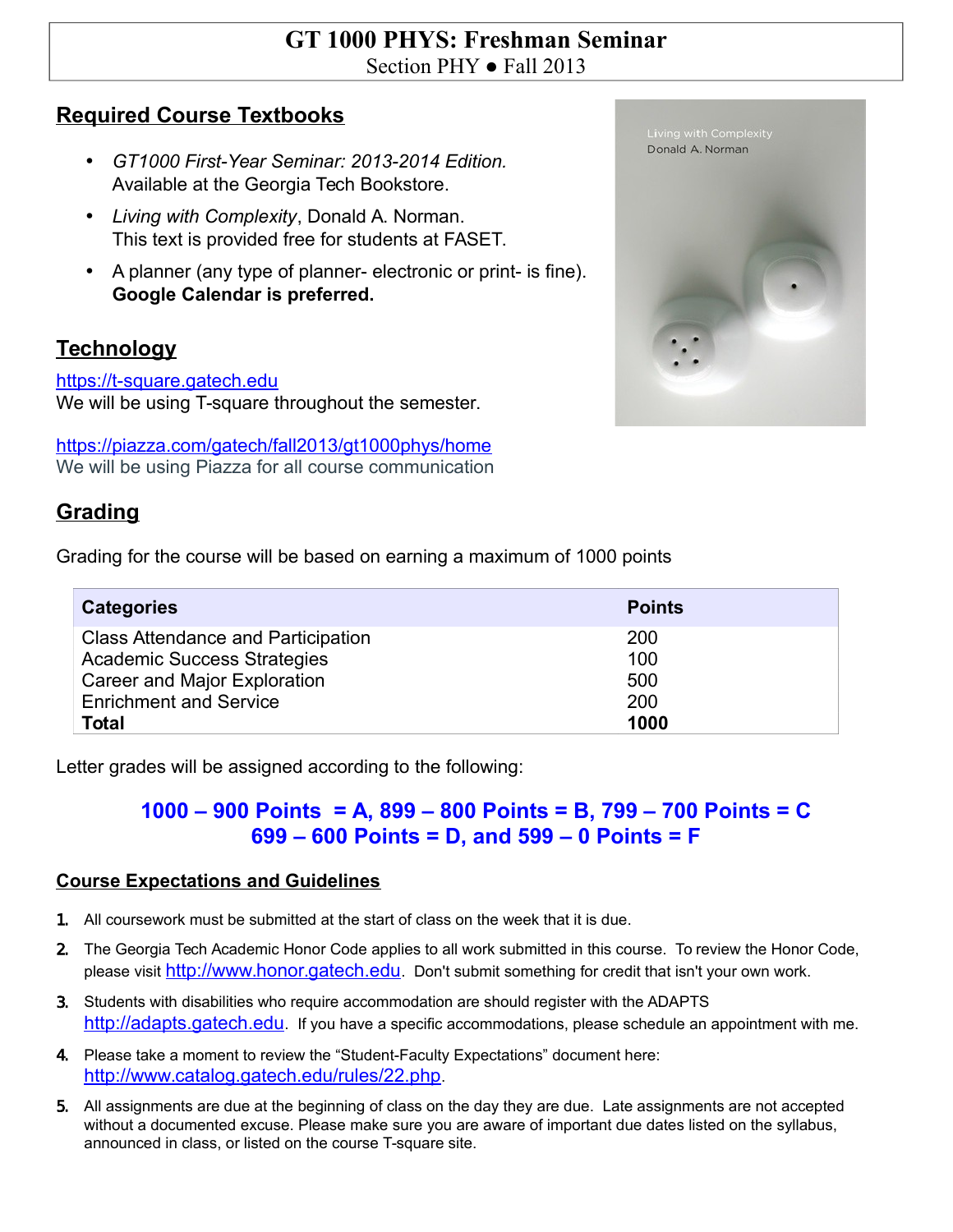### **GT 1000 PHYS: Freshman Seminar** Section PHY  $\bullet$  Fall 2013

#### **General Description of Course Assignments:** Details to be handed out during class

Class Participation

- **Attendance (150pts):** Please arrive to class on time. No absence is excused unless cleared with the instructor. Please contact me by telephone or email if you have a problem making it to class. Participation points are earned for class attendance and active discussion during class.
- **Reflective Journals (50pts):** There will be several journal entries assigned during the semester. They will be read by your team leaders and me. You will post your Journal assignemnts anonymously to Piazza in the designated Journal thread.
- **Reading Assignments (50pts):** There will be several assigned readings and follow up activities from the GT1000 textbook and Freshman Reading book.

Academic Success Strategies

- **LASSI (50 pts):** You will be asked to complete the Learning and Study Strategies Inventory (LASSI) as one of your assignments. In addition, throughout the semester there will be individual assignments related to the topic, reading, or content of the class.
- **Academic Planner (50 Points):** You are required to maintain a planner throughout the semester. You may use a traditional (pen-and-paper) , an off-line electronic planner (such as iCal or Outlook), or an online calendar (such as Google Calendar – strongly recommended). At the very least, you should make entries for all academic events (class times, assignment due dates, exams, etc.).

Career and Major Exploration

- **Major and Career Reflection (100pts):** Why are you majoring in physics? You may already know exactly what you want to do with your career, or you may have no idea (or more likelysomewhere in between). You will write a brief reflective essay about your goals and options.
- **Resumes (100pts):** You will prepare your current resume as well as a "dream resume" that you would use to apply for a job after college. On your dream resume, include dates of activities you have not yet completed (and make plans to actually do them!).
- **Cover Letter (50pts):** Pick a physics faculty members you would be interested in working with and write a cover letter that you would use to request to do research in their lab.
- **Faculty Research Papers (50pts):** Find and print a recent research article on one of the faculty presenting their work in class today using the GT library website, Google Scholar or SciFinder. Write one paragraph describing what the study was about and why you find it interesting.
- **Group Presentation (200pts):** You will be asked to interview several physics almuni. Working in teams, you will prepare a professional quality, 10-minute PowerPoint or Prezi presentation. Each member must participate in giving the presentation. You will also evaluate your classmates' presentations.

#### Enrichment and Service

• **Getting to Know Georgia Tech (200pts):** An important goal of the course is to connect you with the Georgia Tech community. You will receive a list of activities to participate in during the course of the semester. Read over the options and chose two to complete before the end of the semester.